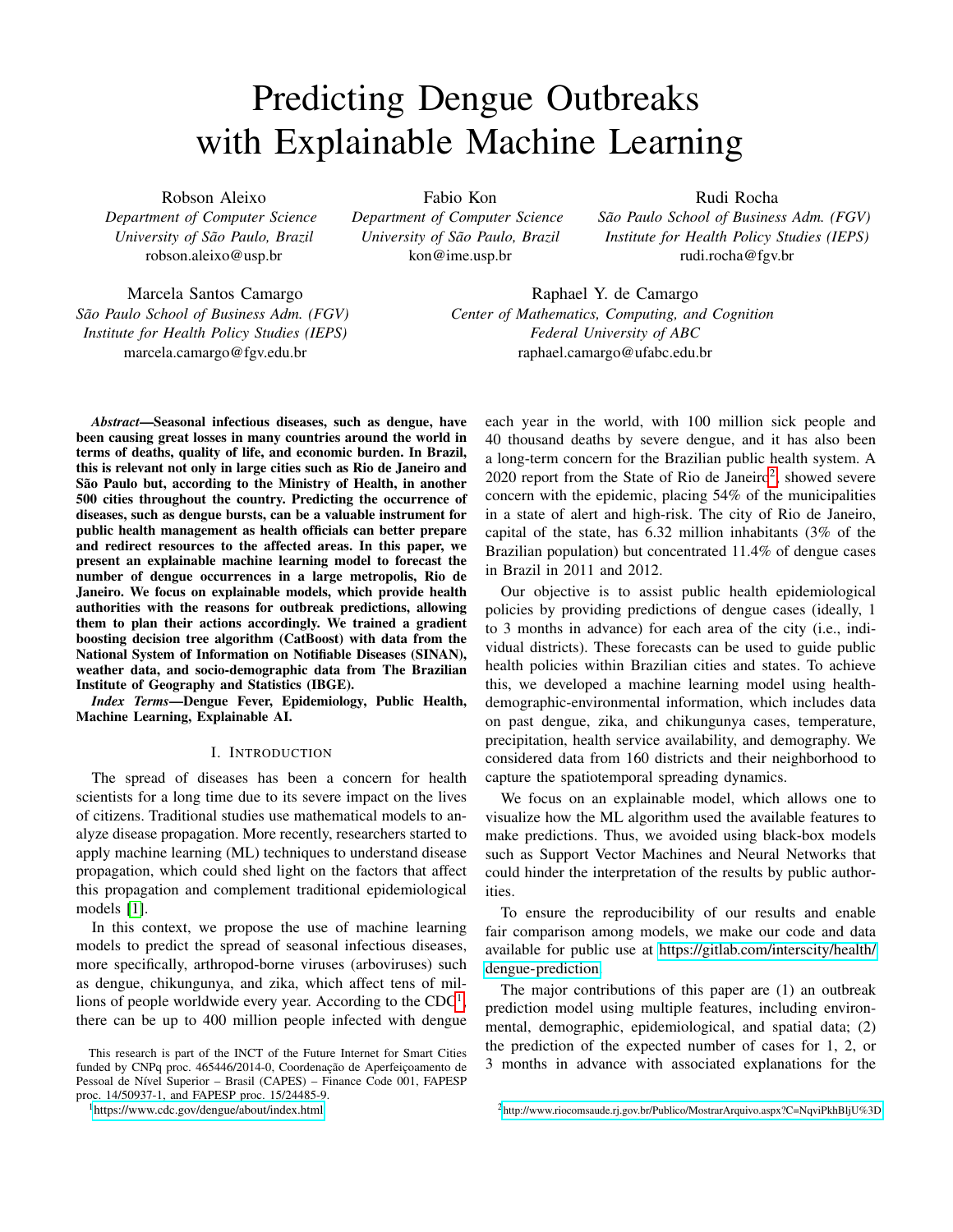predictions; as well (3) an evaluation of the model using 5 years of data from the Rio de Janeiro metropolis.

### II. RELATED WORK

There is extensive literature on dengue, including studies to detect outbreaks, forecast future cases, correlate with climatic and socioeconomic variables, and determine critical regions. A recent survey [\[2\]](#page-7-1) indicated 966 models created for the analysis of dengue epidemics, including 545 using regression methods, 220 using temporal series, 76 using neural networks, and 50 using decision trees.

Several authors used linear models to predict dengue outbreaks in tropical countries such as Thailand [\[3\]](#page-7-2), [\[4\]](#page-7-3), Indonesia [\[5\]](#page-7-4), Malaysia [\[6\]](#page-7-5), and Latin America [\[7\]](#page-7-6). These works combined multiple predictors, such as climatic and socioeconomic data, and temporal series of dengue cases in the region, showing that they are relevant for model predictions. They use mostly Generalized Linear Models (GLM), although timeseries methods [\[4\]](#page-7-3), [\[7\]](#page-7-6) and Geographical Weighted Regression (GWR) [\[6\]](#page-7-5) were also used. Some work also explored the use of neural networks for dengue outbreak predictions [\[8\]](#page-7-7). The authors reported varying levels of accuracy, but they are not comparable due to the use of different datasets and performance metrics.

There were also several studies performed in Brazilian cities. Enslen *et al.* [\[9\]](#page-7-8) did not find a correlation between dengue epidemics and infestation of the Aedes Aegypti mosquito, as measured by a predial infestation index (IIP). Subramanian *et al.* [\[10\]](#page-7-9) created a stochastic Susceptible-Infected-Recovered (SIR) model, considering specifically the Sorotype Denv1 in the city of Rio de Janeiro, to predict reemergence times of dengue epidemics. Bomfim *et al.* [\[11\]](#page-7-10) evaluated the impact of urban mobility in dengue dissemination using bus data from the city of Fortaleza. They used an LSTM neural network to detect the moment and intensity of outbreaks and a Susceptible-Exposed-Infected-Recovered (SEIR) model to capture the seasonality in periods of largescale outbreaks.

Some authors used a classification approach to detect out-breaks, using decision treed and naïve Bayes [\[12\]](#page-7-11), entropy related techniques [\[6\]](#page-7-5), [\[13\]](#page-7-12), and support vector machine (SVM) [\[14\]](#page-7-13). These authors used a combination of climatic conditions, temporal series of dengue cases, and socialeconomical information and obtained different accuracy levels, from 42% to 90%. However, the results are not comparable since they used data from different regions and predicted different time frames.

An important limitation of the existing works is that they provide little or no explanations for the predictions, especially in the case of more complex models, as noted in a recent survey [\[2\]](#page-7-1). Linear models provide some interpretability, but they tend to be less accurate in more complex scenarios. We use an explainable boosted decision tree model for outbreak detection, allowing decision-makers to understand how the model uses the available information to make predictions.

A second limitation of previous studies is that it is difficult to compare different methods due to the use of distinct metrics, some of which may be inappropriate, and of different datasets, which are also unavailable or difficult to obtain. We try to reduce these problems by (i) making all data and code publicly available and (ii) evaluating the model using multiple error metrics for regression and classification, in addition to a detailed analysis per district, month of the year, and prediction span.

#### III. METHODS

We developed a model that predicts the number of dengue cases for each district in the city of Rio de Janeiro, Brazil, for periods from one to three months in the future.

#### *A. Data*

We obtained the historical data series of monthly dengue cases for each district in the city of Rio de Janeiro, Brazil, from January of 2011 to October of 2020, available on the National Health Notification Information System (SINAN) [\[15\]](#page-7-14). We used temperature and precipitation measurement from weather stations from the National Weather Institute (INMET) [\[16\]](#page-7-15) and evaluated the mean temperature and precipitation per month in the city. Finally, we obtained demographic information from the Brazilian Institute of Geography and Statistics (IBGE) [\[17\]](#page-7-16), and the number of public health facilities and related information from the National Register of Health Facilities (CNES) [\[18\]](#page-7-17). We used the data extracted from these datasets as features for training the machine learning model.

#### *B. Feature Extraction*

We selected features encompassing epidemiological, environmental, and demographic data, from which the model could extract valuable information for predictions. The main feature is the past number of dengue cases in districts and their neighbors. For each district we used as input the number of cases over the last three months (cases m-1, cases m-2, and cases m-3). For the neighborhood, we considered the sum of the number of cases among all neighboring districts over the same periods. We thus provide temporal and spatial information on the past number of dengue cases.

We used the precipitation level, mean temperature, and mean air humidity on each month to capture environmental conditions. We also included some additional public health data, which are the LIRAa (an index determined from a survey of Aedes aegypti infestation indicators), and the number of zika and chikungunya cases, since those are transmitted by the same vector as dengue fever. We considered multiple features related to public health facilities, but since they are strongly correlated, we kept only the number of health facilities.

We used a single model for all city districts. To provide information on how a specific district  $i$  behaves during dengue outbreaks, we used the dengue\_prevalence measure, which is the sum of dengue cases in the district in the training set, normalized to the 0 to 1 range. Table [I](#page-2-0) shows the complete list of features and some statistical properties, such as mean, standard deviation, minimum, median, and maximum values.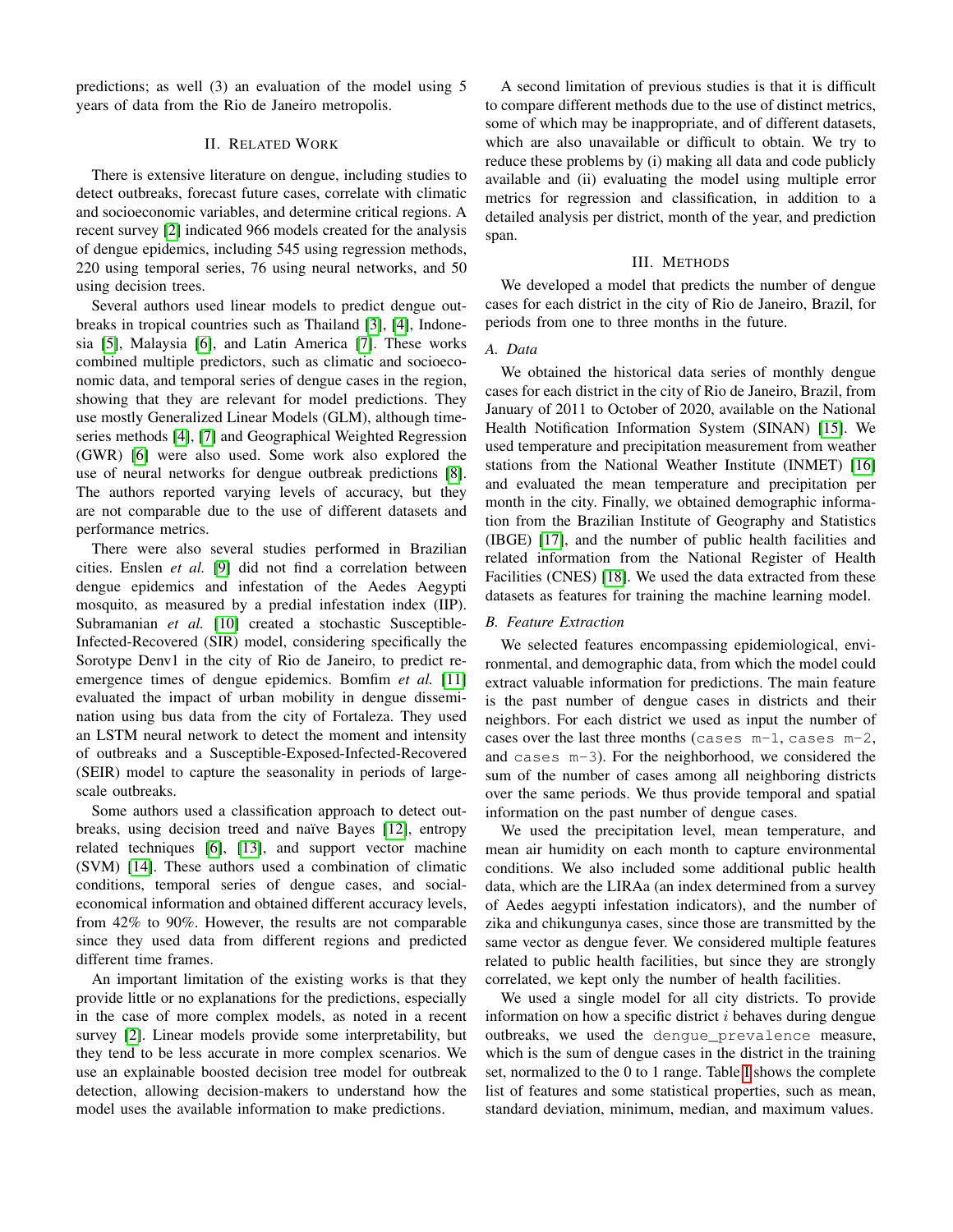<span id="page-2-0"></span>

| <b>Feature</b>            | <b>Description</b>                             | Mean | Std  | Min      | Median       | Max  |
|---------------------------|------------------------------------------------|------|------|----------|--------------|------|
| cases m-1                 | number of dengue cases in the last month       |      | 28   | $\Omega$ |              | 969  |
| cases $m-2$               | number of dengue cases two months ago          |      | 28   | $\Omega$ |              | 969  |
| cases m-3                 | number of dengue cases three months ago        |      | 28   | $\Omega$ |              | 969  |
| dengue_prevalence         | Sum of dengue cases in the past (normalized)   | 0.07 | 0.11 | $\Omega$ | 0.04         |      |
| neighbor cases            | Sum of dengue cases in neighboring districts   | 34   | 91   | $\Omega$ |              | 1667 |
| precipitation (mm)        | Total precipitation in the last month          | 95   | 78   |          | 65           | 395  |
| temperature $(^{\circ}C)$ | Mean temperature in the last month             | 24   | 3    | 20       | 24           | 30   |
| air_humidity $(\% )$      | Mean air humidity in the last month            | 73   | 5    | 59       | 74           | 85   |
| liraa                     | Aedes aegypti infestation index (for the city) | 0.94 | 0.15 | 0.6      | 0.9          | 1.5  |
| chikungunya               | Number of chikungunya cases last month         |      | 28   | $\Omega$ | $\Omega$     | 751  |
| zika                      | Number of zika cases last month                | 4    | 23   | $\Omega$ | $\Omega$     | 528  |
| demographic density       | Demographic density                            | 127  | 98   | 69       | 124          | 678  |
| num health unit           | Number of health facilities                    | 9    | 23   | $\Omega$ | $\mathbf{3}$ | 248  |

TABLE I FEATURES USED AS INPUT TO THE MODEL.

#### *C. Regression Methods*

We use a boosted tree regression method, CatBoost [\[19\]](#page-7-18). We selected this method because it can easily adapt to different types of data, can capture non-linear relationships between features and can be combined with explainability methods. CatBoost does not work with time series directly, but we provide dengue cases for the three previous months and train it to predict the following months. We provide examples from multiple years and districts, which should be enough data for the model to learn the behavior of dengue cases over time, including seasonality.

We compared CatBoost with the Seasonal Autoregressive Integrated Moving Average (SARIMA), using the individual time series for each district. SARIMA can capture seasonality in the data, which is important for dengue and is a standard method for time-series modeling and prediction.

We applied grid search to define Catboost parameters, using 2015 as validation data and 2012 to 2014 as training data. We found the optimal parameters: learning rate of 0.1, plain boosting type, Bernoulli bootstrapping, and lossguide for grow policy. For SARIMA, we applied the model to data from 2012 to 2015 and found the following optimal parameters:  $p=2$ ,  $q=0$ , and d=0 for trend elements, and P=1, Q=0, D=0, and m=12 for seasonal elements. We used the python package catboost<sup>[3](#page-2-1)</sup>, version 0.24.4, with the default values for parameters not cited. For SARIMA, we used the function SARIMAX from package stasmodels<sup>[4](#page-2-2)</sup>, version 0.11.0.

## *D. Training and Testing*

We performed individual predictions for each district, starting from each month from 2016 to 2020. We created a separate model for each year, using 5-fold cross-validation, with a single year as the test set and four years as the training set. For instance, for predicting the number of cases in 2017, we used as training data the years 2016, 2018, 2019, and 2020. We perform a 3-month multistep-ahead prediction for each starting month by recursively predicting each month in sequence. We

<span id="page-2-2"></span><sup>4</sup>https://www.statsmodels.org/

should note that since we used 2015 to optimize the catboost hyperparameters, we excluded it from the cross-validation.

For the SARIMA model, we also created a separate model for each year (2016 to 2020). However, we used the previous four years as training data since SARIMA requires a contiguous time series to extract trend and seasonality features.

#### *E. Evaluation Metrics*

The main use of a dengue prediction model is to predict outbreaks before they happen. Since there is no generally accepted quantitative definition for an outbreak, we defined two outbreak levels: severe and mild. We considered an outbreak as severe when the number of cases in a district in a given month is above 99% of all measurements in the training set, and mild when above 95%. Figure [1](#page-2-3) shows the distribution of dengue case counts from years 2016 to 2020.



<span id="page-2-3"></span>Fig. 1. Histogram with the log-scale frequency of dengue case counts (xaxis) in a single month per district. The dashed vertical lines shows the 95th (green) and 99th (blue) percentiles.

We also evaluated four standard error measurements: the coefficient of determinantion  $(R^2)$ , Mean Absolute Error (MAE), Mean Absolute Percentage Error (MAPE), and Root Mean Squared Error (RMSE). These types of error are normally used in other works and are the standard for regression models. For the  $R^2$ , we used the variance of the respective test set.

<span id="page-2-1"></span><sup>3</sup>https://catboost.ai/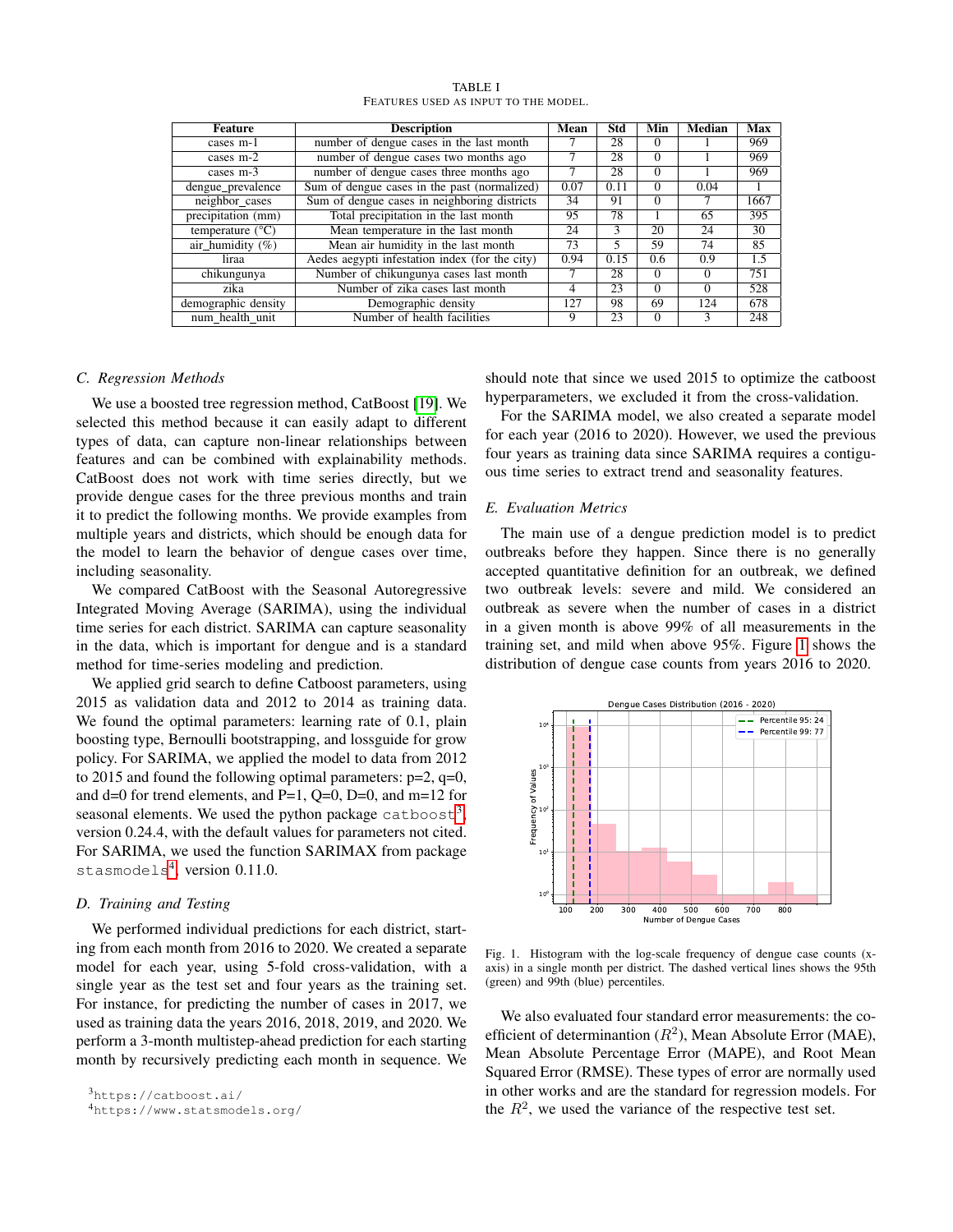## *F. Prediction Explanability*

We used the *TreeExplainer* from the shap<sup>[5](#page-3-0)</sup> library to understand the relationships between features and model responses and to provide explanations for specific model decisions. This library provides an efficient implementation [\[20\]](#page-7-19) for the Shapley values [\[21\]](#page-7-20), which uses a game theoretic approach to compute the importance of variables in tree-based models.

We used the library to generate: (i) a summary of the effects of all the features in all decisions, (ii) examples of the effects of all features in individual decisions, and (iii) the interactions between pairs of features in all decisions.

## *G. Classification and Regression Models*

We could have chosen a classification model instead of a regression one for outbreak prediction. But providing the model with the actual number of cases delivers more information to the model than just the category. Also, in the classification there would be several borderline cases which could introduce noise when training the classification model. Finally, the explanations for the regression model are easier to interpret, since they show how each feature contributed to the predicted number of cases on each instance.

## IV. RESULTS

We evaluated the model using data from Rio de Janeiro, Brazil, for periods from one to three months in the future, and present the results for one and three-month predictions. We first show classification and regression metrics for data from all districts and all periods. We then investigate results from individual districts and individual months of the year. Finally, we evaluate model decisions using explainability techniques.

#### *A. Outbreak Prediction*

Our model could successfully predict most outbreaks while keeping false positives low for three months in advance (Figures [2C](#page-3-1) and [2G](#page-3-1)). It correctly predicted there would be no outbreaks 97% of the time, with only 3% of outbreak misclassificatons (1st line of matrix C). Moreover, when predicting an outbreak as mild, there was a 57% chance of a mild or severe outbreak (320 out of 564), and when predicted as severe, a 86% chance of an outbreak (129 out of 149), as shown in the 2nd and 3rd columns of matrix G. The model also had an adequate recall (rate of detection of future outbreaks) by detecting 76% of all future outbreaks (448 of 587), estimated using the combination of the 2nd and 3rd lines of matrix G. Also, these predictions are three months in advance, giving authorities sufficient time to act before an outbreak occurrence.

Interestingly, for outbreak predictions one month in advance (Figure [2A](#page-3-1)) the results were similar to three months, which seems counter-intuitive. But as we will see in Section [IV-B,](#page-3-2) the prediction of the number of cases is more reliable for one month, but for the objective of predicting outbreaks, the threemonth predictions are sufficiently reliable.

For the SARIMA baseline model (Figure [2,](#page-3-1) right-hand side matrices), results were less reliable. It also correctly predicted

## Probability of Model Prediction for each Outbreak Group



<span id="page-3-1"></span>Fig. 2. Confusion matrices for the probability and number of model predictions for each outbreak group for the catboost model (left) and the SARIMA baseline model (right), where columns represent predictions and lines the correct target classification. Severe Mild outbreaks represent samples where the number of cases were very high, in the top 1%, corresponding to 120 or more cases in the district in the month. Outbreaks represent samples in the top 5% (excluding those in group 3), corresponding to 35 or more cases, and No Outbreak the samples with less than 35 cases.

there would be no outbreaks 97% of the time. Moreover, when predicting an outbreak as mild or severe, the chances of an outbreak occurrence were 20% and 25% respectively. But the recall was very low, and the SARIMA model detected only 29% of future outbreaks one month in advance and 14% three months in advance

## <span id="page-3-2"></span>*B. Model Regression Performance*

We evaluated four standard error measurements: MAE, RMSE, MAPE, and  $R^2$  (Figure [3\)](#page-4-0). The median of MAE for catboost (in blue) was 3.0 for both one-month and three-month predictions, but the 3rd percentile is wider in latter, reaching a value of 8.0, indicating that the error was more prominent for some months. This huge variance between predictions occurs because, for some months, such as in the winter, the number

<span id="page-3-0"></span><sup>5</sup>https://github.com/slundberg/shap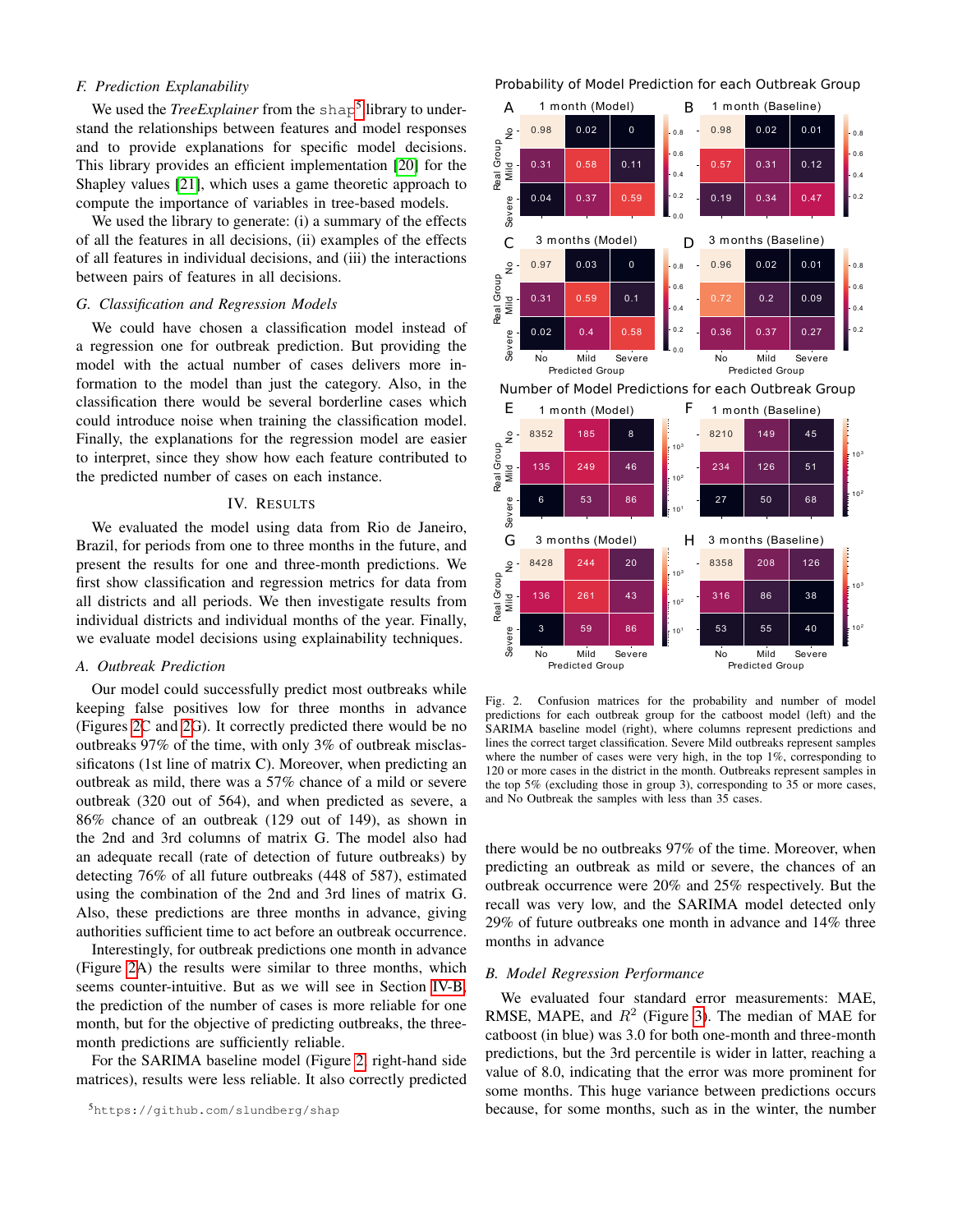of dengue cases is very low and easy to predict, resulting in MAEs close to zero. However, the number of dengue cases is much larger during the summer months, resulting in bigger errors.



<span id="page-4-0"></span>Fig. 3. Regression model error metrics (MAE, RMSE, MAPE, and  $R^2$ ) for one and three months in advance, for the catboost (model) and SARIMA (baseline) models. For each error measurement, we consider the predictions for all districts in a single month.

The RMSE and MAPE errors for the model follow the same pattern from MAE, with the difference that their median for three months was larger than for one month. For the  $R^2$  error, higher values are better, and for one month, the median value was close to 0.47, which means the model predicted almost 50% of the variance in the number of cases. The results were less favorable for three months, with a median of 0.38 and the 25% quartile at 0.08.

When comparing the catboost and SARIMA models using the MAE and RMSE errors, catboost had smaller median values in all scenarios, except for one-month MAE predictions, where the medians had the same value. For three-month predictions, our model reduced the median of MAE from 4.5 to 3.0 and the median of RMSE from 17.5 to 9.5. In both cases, it also reduced the ranges of the 25% and 75% quartiles. In other words, our model reduced both the median and variability of the errors compared to SARIMA. The results were less clear for MAPE, with our model having larger median MAPE errors but smaller errors in the 75% quartile. As we discuss later, MAPE errors are highly influenced by the number of cases in the low season since the number of cases goes into the denominator, and it is not a good error measure for outbreak predictions. Finally, SARIMA performed very poorly when

evaluated using the  $R^2$  metric for three months, showing that it cannot explain the variability in the number of dengue cases.

We evaluated the errors for each month of the year to understand how these error measures behave during the typical outbreak season (February through June) and low season (other months) months (Figure [4\)](#page-4-1). We can see that for RMSE the square factor inflates the regression error during outbreak months, resulting in larger RMSE values compared to MAE. During low season, the MAE and RMSE values are very low. For MAPE, the low-season months have a much higher impact, since it considers the ratio of the error with the mean number of cases.  $R^2$  values are difficult to interpret, since  $R^2$  considers the variance of cases of each month in its denominator. If the model overpredicts the number of dengue cases in a given month, the  $R^2$  could be negative, as occurred in February, June and July, which are the months where the outbreak season begins and ends.



<span id="page-4-1"></span>Fig. 4. Regression model error metrics (MAE, RMSE, MAPE, and  $R^2$ ) for predictions starting on each month of the year. The three values on each matrix line represent the one, two, and three-month predictions.

Although authors typically use the metrics  $R^2$ , MAE, and RMSE to assess model performance, they may be challenging to interpret. The main problem is that they are highly dependent on the absolute value of the number of cases. For instance, if our model predicts a severe outbreak with 120 cases, and there are 240 cases, this will result in MAE and RMSE errors much larger than an error where the model predicts 5 cases in a district (no outbreak) while in reality, there were 35 cases (mild outbreak). MAPE is better in this regard since it uses percentual errors and can be helpful if presented monthly, as in Figure [4.](#page-4-1) While we present the results for each month for all metrics, some authors only present the mean error for all months, which is even worse because the smaller errors in the low season smooth out the larger errors in the high season.

Finally, we show the total number of dengue cases and the predictions from catboost and SARIMA, from 2016 to 2020 (Figure [5\)](#page-5-0). We can see the peaks at the beginning of each year and that, in some years, the peak of cases is small. Our model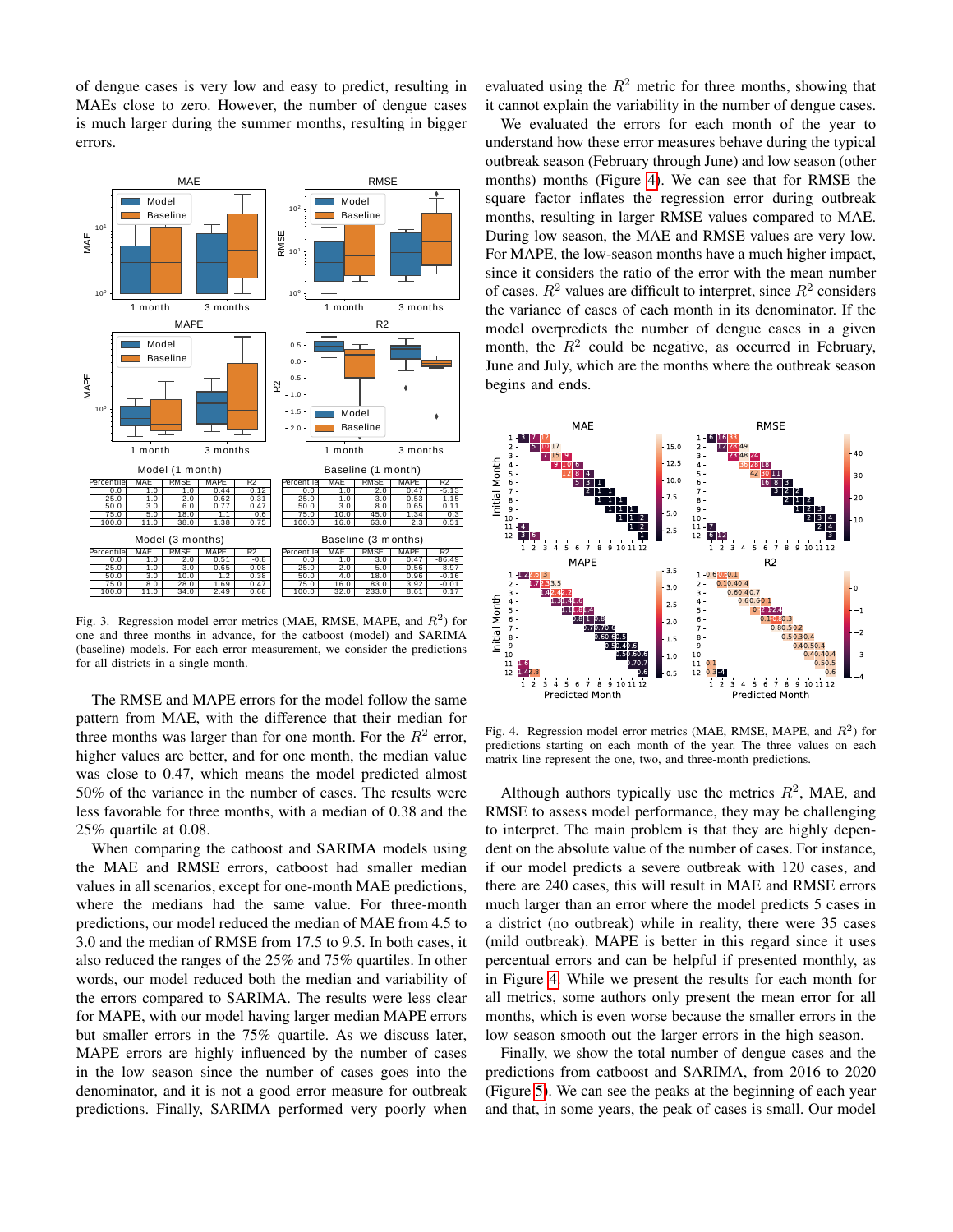closely follows the actual number of cases for one-month predictions, while SARIMA results in larger prediction errors. For three months, our model still captures well the behavior of the real number of cases, but it tended to underpredict the number of cases during large outbreaks and overpredict in years with fewer cases. However, even though the model showed a small tendency to produce under and overprediction of dengue outbreaks for the period of three months, the results were accurate enough to predict their occurrence.



<span id="page-5-0"></span>Fig. 5. Sum of dengue cases (green line) in all districts of Rio de Janeiro and of predicted cases using catboost (orange line) and SARIMA (blue line).

### *C. Evaluation per district*

We also analyzed the errors for individual districts in Rio de Janeiro. Figure [6](#page-5-1) shows the MAE and F-scores for each district. Districts in darker colors indicate better regression (lower MAE) and classification (higher F-score) results. The main discrepancies between metrics are in districts in the northeastern areas, which had low MAEs but average F-scores, mainly due to the smaller absolute number of cases in these districts, which also lower absolute MAE values.

Large errors in standard metrics do not mean the model is unsuitable for outbreak prediction. Bangu and Realengo districts had high MAE errors, but the model predicted all outbreaks (Figure [7\)](#page-5-2). For 2017 they falsely predicted outbreaks in the three-month prediction, in a year with a minimal number of cases compared to previous years. However, most of the MAE errors for three months were due to the 2016 outbreak, which the model predicted correctly, but underestimated the number of cases. This further indicates why MAE and similar metrics are inappropriate for evaluating dengue prediction models.

#### *D. Understanding Model Decisions*

We used SHAP values to evaluate the importance of variables on model predictions (Figure [8\)](#page-6-0). We can see that the most relevant feature is the number of cases in the previous month (cases m-1), followed by the dengue prevalence of



<span id="page-5-1"></span>Fig. 6. Map with the distribution of MAE and F-scores over the city districts for three-month predictions.



Bangu | 32.0 | 83.0 | 1.42 | 0.69 | Realengo 32.0 81.0 2.62 0.42 Fig. 7. Number of real and predicted dengue cases per month for Bangu and

<span id="page-5-2"></span>Realengo districts for one and three-month predictions. The table shows the error metrics for the three-month predictions for the 5 year period on each district.

the district, precipitation, neighbor\_cases, and temperature. These features were expected to be relevant since higher temperatures and water accumulation are the main drivers of the dissemination of *Aedes Egiptys*. The number of cases in the target district and its neighbors indicate dengue's current dissemination levels, while dengue prevalence indicates the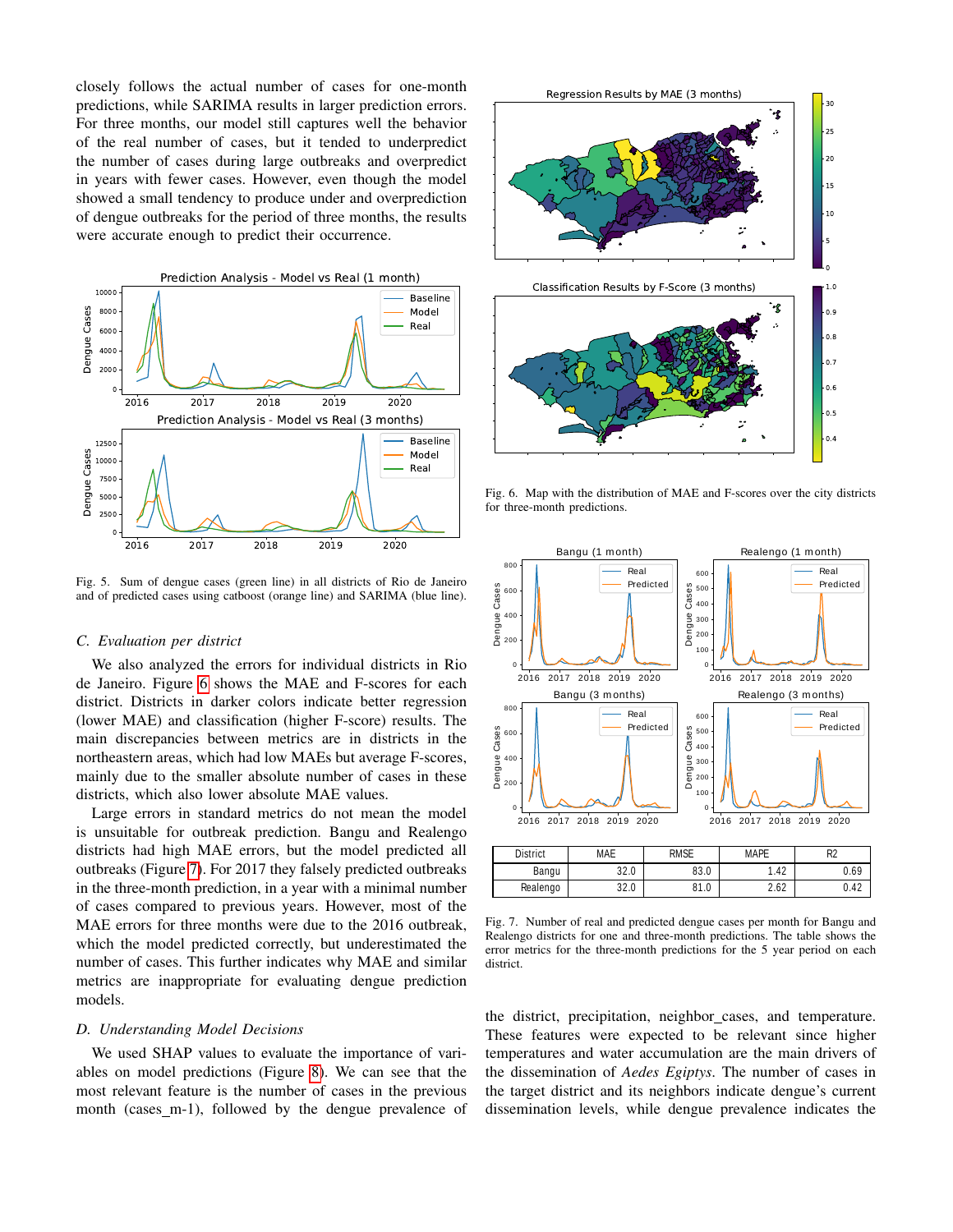

<span id="page-6-0"></span>Fig. 8. Feature importance analysis using SHAP values for three-month predictions. (a) Global feature importance for all predictions; (b) interaction between features precipitation, temperature, liraa, and cases m-2 with the feature cases m-1

district's propensity to have larger or smaller outbreaks. Larger values of these variables resulted in predictions of a larger number of cases. Other relevant variables are the number of dengue cases in previous months (cases\_m-2 and cases\_m-3), the level of *Aedes Egiptys* dissemination (liraa), and the presence of other diseases propagated by the same vector (zika and chikungunya) in the previous month.

We also evaluated the interactions between variables during predictions (Figure [8\)](#page-6-0). We can see that temperature and precipitation values only contribute to the prediction when the number of dengue cases in the previous month (cases m-1) is above 15. In this case, higher temperature and precipitation levels lead to predictions of more dengue cases and viceversa. The same applies to the critical neighbor indicator, which is more relevant only for larger values of cases\_m-1. Finally, cases\_m-2 and cases\_m-1 have a more complex interaction where smaller values of cases\_m-2 result in predictions of larger outbreaks and vice-versa. The model is probably predicting that the number of cases is increasing (smaller cases m-2 values) or decreasing (larger cases m-2 values). In the latter, a very large number of cases may indicate that the outbreak has already reached its peak value.

*1) Providing Explainable Predictions:* The model can also provide explanations for individual predictions. For instance, Figure [9](#page-6-1) shows four examples of predictions: one correct (true positive) and one incorrect (false positive) prediction of a severe outbreak, and one correct (true negative) and one incorrect (false negative) prediction of no outbreak.

In the correctly predicted outbreak, the district had many cases (442) in the last month, increasing from 37 and 93 cases in the earlier months. It is also a district with high dengue prevalence (1.0). Combined with other factors that positively influenced the predicted number of cases, the model found a precise prediction.

In the false positive case, the number of dengue cases in the previous months followed a similar behavior, with an increasing number of cases from cases m-3 to cases m-1. However,



<span id="page-6-1"></span>Fig. 9. Local feature importance for individual predictions using SHAP values for three-month predictions.